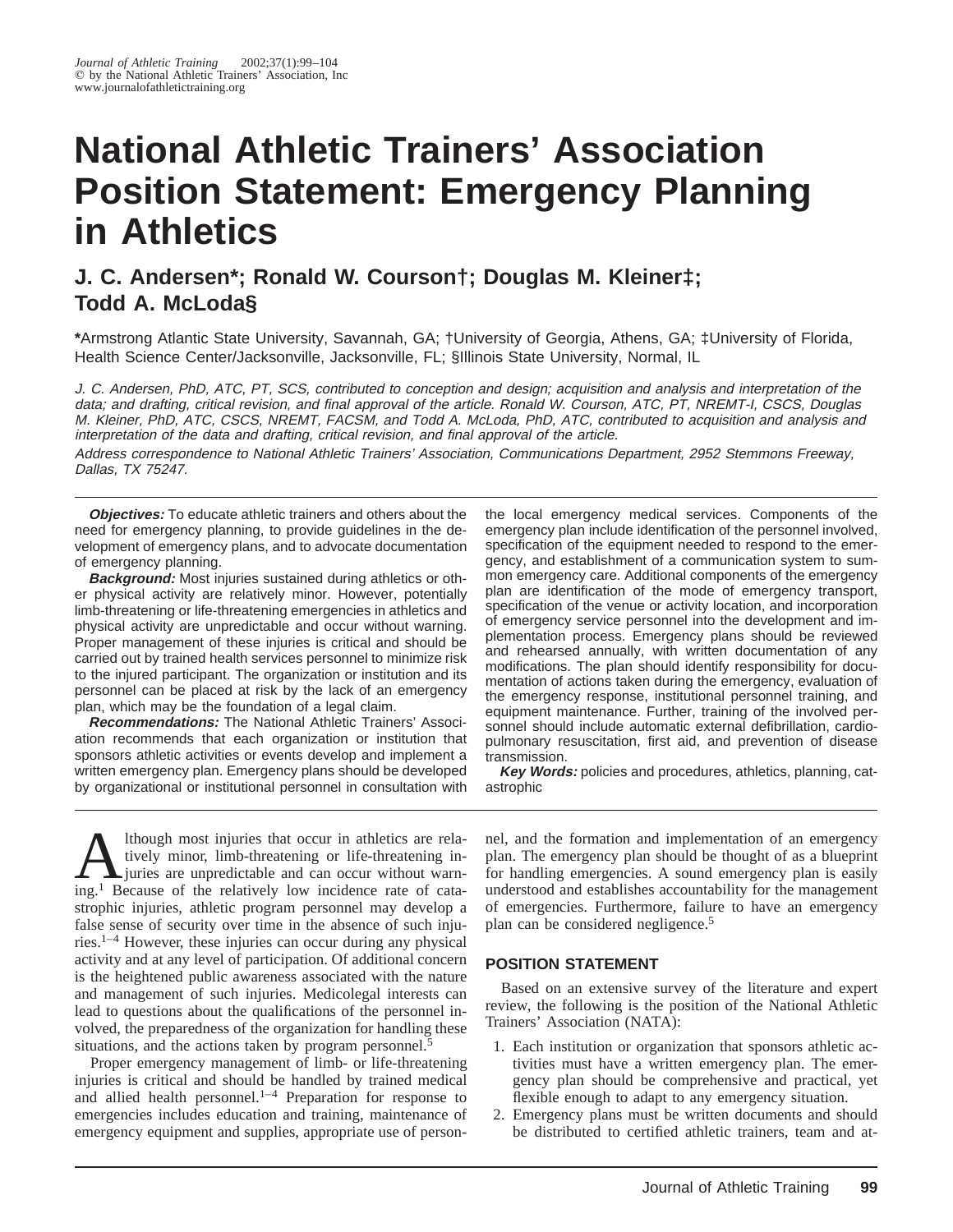tending physicians, athletic training students, institutional and organizational safety personnel, institutional and organizational administrators, and coaches. The emergency plan should be developed in consultation with local emergency medical services personnel.

- 3. An emergency plan for athletics identifies the personnel involved in carrying out the emergency plan and outlines the qualifications of those executing the plan. Sports medicine professionals, officials, and coaches should be trained in automatic external defibrillation, cardiopulmonary resuscitation, first aid, and prevention of disease transmission.
- 4. The emergency plan should specify the equipment needed to carry out the tasks required in the event of an emergency. In addition, the emergency plan should outline the location of the emergency equipment. Further, the equipment available should be appropriate to the level of training of the personnel involved.
- 5. Establishment of a clear mechanism for communication to appropriate emergency care service providers and identification of the mode of transportation for the injured participant are critical elements of an emergency plan.
- 6. The emergency plan should be specific to the activity venue. That is, each activity site should have a defined emergency plan that is derived from the overall institutional or organizational policies on emergency planning.
- 7. Emergency plans should incorporate the emergency care facilities to which the injured individual will be taken. Emergency receiving facilities should be notified in advance of scheduled events and contests. Personnel from the emergency receiving facilities should be included in the development of the emergency plan for the institution or organization.
- 8. The emergency plan specifies the necessary documentation supporting the implementation and evaluation of the emergency plan. This documentation should identify responsibility for documenting actions taken during the emergency, evaluation of the emergency response, and institutional personnel training.
- 9. The emergency plan should be reviewed and rehearsed annually, although more frequent review and rehearsal may be necessary. The results of these reviews and rehearsals should be documented and should indicate whether the emergency plan was modified, with further documentation reflecting how the plan was changed.
- 10. All personnel involved with the organization and sponsorship of athletic activities share a professional responsibility to provide for the emergency care of an injured person, including the development and implementation of an emergency plan.
- 11. All personnel involved with the organization and sponsorship of athletic activities share a legal duty to develop, implement, and evaluate an emergency plan for all sponsored athletic activities.
- 12. The emergency plan should be reviewed by the administration and legal counsel of the sponsoring organization or institution.

### **BACKGROUND FOR THIS POSITION STAND**

### **Need for Emergency Plans**

Emergencies, accidents, and natural disasters are rarely predictable; however, when they do occur, rapid, controlled response will likely make the difference between an effective and an ineffective emergency response. Response can be hindered by the chaotic actions and increased emotions of those who make attempts to help persons who are injured or in danger. One method of control for these unpredictable events is an emergency plan that, if well designed and rehearsed, can provide responders with an organized approach to their reaction. The development of the emergency plan takes care and time to ensure that all necessary contingencies have been included. Lessons learned from major emergencies are also important to consider when developing or revising an emergency plan.

Emergency plans are applicable to agencies of the government, such as law enforcement, fire and rescue, and federal emergency management teams. Furthermore, the use of emergency plans is directly applicable to sport and fitness activities due to the inherent possibility of ''an untoward event'' that requires access to emergency medical services.<sup>6</sup> Of course, when developing an emergency plan for athletics, there is one notable difference from those used by local, state, and federal emergency management personnel. With few exceptions, typically only one athlete, fan, or sideline participant is at risk at one time due to bleeding, internal injury, cardiac arrest, shock, or traumatic head or spine injury. However, emergency planning in athletics should account for an untoward event involving a game official, fan, or sideline participant as well as the participating athlete. Although triage in athletic emergency situations may be rare, this does not minimize the risks involved and the need for carefully prepared emergency care plans. The need for emergency plans in athletics can be divided into 2 major categories: professional and legal.

**Professional Need.** The first category for consideration in determining the need for emergency plans in athletics is organizational and professional responsibility. Certain governing bodies associated with athletic competition have stated that institutions and organizations must provide for access to emergency medical services if an emergency should occur during any aspect of athletic activity, including in-season and offseason activities.<sup>6</sup> The National Collegiate Athletic Association (NCAA) has recommended that all member institutions develop an emergency plan for their athletic programs.7 The National Federation of State High School Associations has recommended the same at the secondary school level.8 The NCAA states, ''Each scheduled practice or contest of an institution-sponsored intercollegiate athletics event, as well as out-of-season practices and skills sessions, should include an emergency plan.''6 The *1999–2000 NCAA Sports Medicine Handbook* further outlines the key components of the emergency plan.6

Although the *1999–2000 NCAA Sports Medicine Handbook* is a useful guide, a recent survey of NCAA member institutions revealed that at least 10% of the institutions do not maintain any form of an emergency plan.<sup>7</sup> In addition, more than one third of the institutions do not maintain emergency plans for the off-season strength and conditioning activities of the sports.

Personnel coverage at NCAA institutions was also found to be an issue. Nearly all schools provided personnel qualified to administer emergency care for high-risk contact sports, but fewer than two thirds of institutions provided adequate personnel to sports such as cross-country and track.<sup>9</sup> In a memorandum dated March 25, 1999, and sent to key personnel at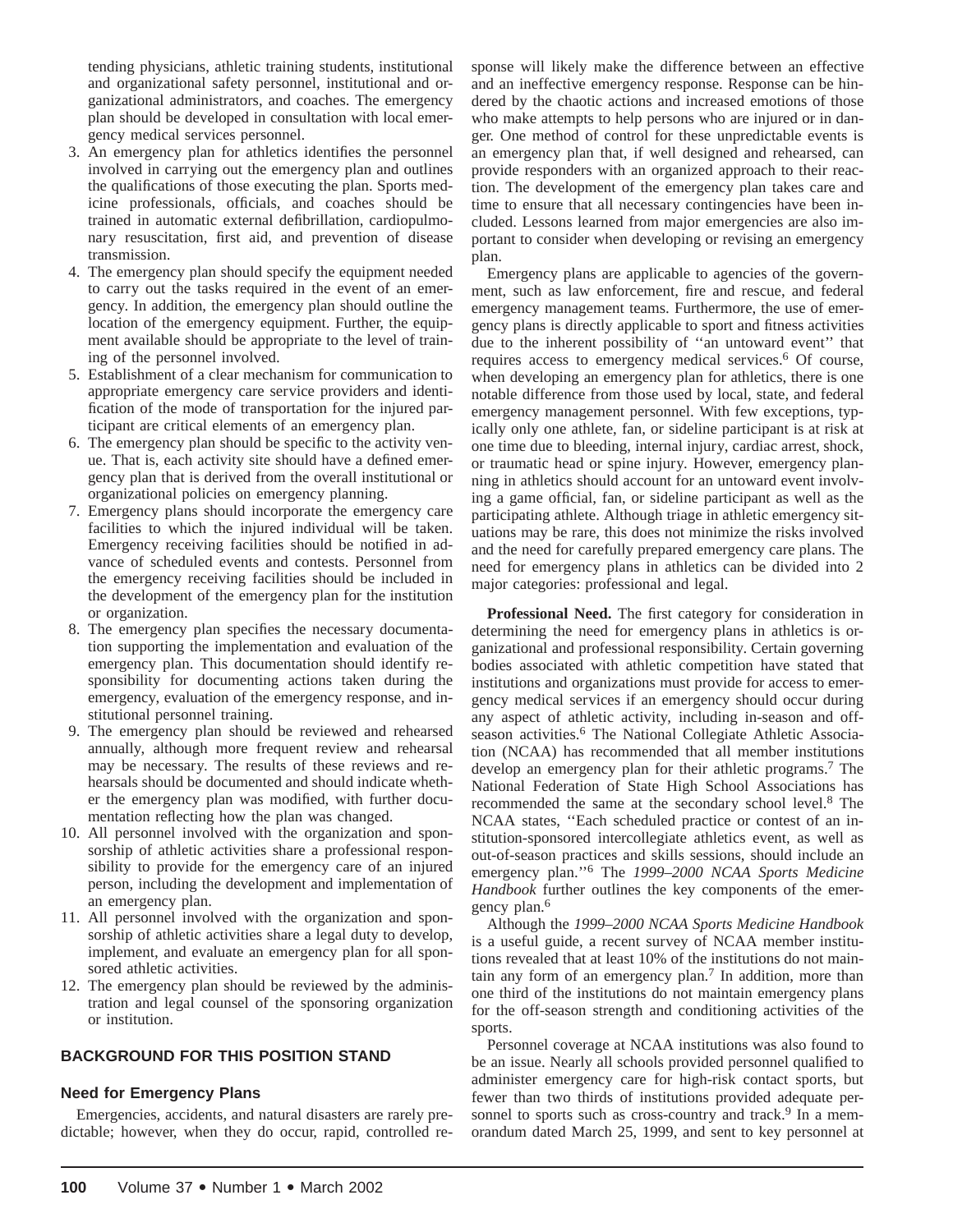all schools, the president of the NCAA reiterated the recommendations in the *1999–2000 NCAA Sports Medicine Handbook* to maintain emergency plans for all sport activities, including skill instruction, conditioning, and the nontraditional practice seasons.<sup>8</sup>

A need for emergency preparedness is further recognized by several national organizations concerned with the delivery of health care services to fitness and sport participants, including the NATA Education Council,<sup>10</sup> NATA Board of Certification, Inc,<sup>11</sup> American College of Sports Medicine, International Health Racquet and Sports Club Association, American College of Cardiology, and Young Men's Christian Association.12 The NATA-approved athletic training educational competencies for athletic trainers include several references to emergency action plans.<sup>10</sup> The knowledge of the key components of an emergency plan, the ability to recognize and appraise emergency plans, and the ability to develop emergency plans are all considered required tasks of the athletic trainer.11 These responsibilities justify the need for the athletic trainer to be involved in the development and application of emergency plans as a partial fulfillment of his or her professional obligations.

In addition to the equipment and personnel involved in emergency response, the emergency plan must include consideration for the sport activity and rules of competition, the weather conditions, and the level of competition.<sup>13</sup> The variation in these factors makes venue-specific planning necessary because of the numerous contingencies that may occur. For example, many youth sport activities include both new participants of various sizes who may not know the rules of the activity and those who have participated for years. Also, outdoor sport activities include the possibility of lightning strikes, excessive heat and humidity, and excessive cold, among other environmental concerns that may not be factors during indoor activities. Organizations in areas of the country in which snow may accumulate must consider provisions for ensuring that accessibility by emergency vehicles is not hampered. In addition, the availability of safety equipment that is necessary for participation may be an issue for those in underserved areas. The burden of considering all the possible contingencies in light of the various situations must rest on the professionals, who are best trained to recognize the need for emergency plans and who can develop and implement the venue-specific plans.

**Legal Need.** Also of significance is the legal basis for the development and application of an emergency plan. It is well known that organizational medical personnel, including certified athletic trainers, have a legal duty as reasonable and prudent professionals to ensure high-quality care of the participants. Of further legal precedence is the accepted standard of care by which allied health professionals are measured.14 This standard of care provides necessary accountability for the actions of both the practitioners and the governing body that oversees those practitioners. The emergency plan has been categorized as a written document that defines the standard of care required during an emergency situation.<sup>15</sup> Herbert<sup>16</sup> emphasized that well-formulated, adequately written, and periodically rehearsed emergency response protocols are absolutely required by sports medicine programs. Herbert<sup>16</sup> further stated that the absence of an emergency plan frequently is the basis for claim and suit based on negligence.

One key indicator for the need for an emergency action plan is the concept of foreseeability. The organization administrators and the members of the sports medicine team must question whether a particular emergency situation has a reasonable possibility of occurring during the sport activity in question.14,15,17 For example, if it is reasonably possible that a catastrophic event such as a head injury, spine injury, or other severe trauma may occur during practice, conditioning, or competition in a sport, a previously prepared emergency plan must be in place. The medical and allied health care personnel must constantly be on guard for potential injuries, and although the occurrence of limb-threatening or life-threatening emergencies is not common, the potential exists. Therefore, prepared emergency responders must have planned in advance for the action to be taken in the event of such an emergency.

Several legal claims and suits have indicated or alluded to the need for emergency plans. In *Gathers v Loyola Marymount University,*<sup>18</sup> the state court settlement included a statement that care was delayed for the injured athlete, and the plaintiffs further alleged that the defendants acted negligently and carelessly in not providing appropriate emergency response. These observations strongly support the need to have clear emergency plans in place, rehearsed, and carried out. In several additional cases,  $19-21$  the courts have stated that proper care was delayed, and it can be reasoned that these delays could have been avoided with the application of a well-prepared emergency plan.

Perhaps the most significant case bearing on the need for emergency planning is *Kleinknecht v Gettysburg College,* which came before the appellate court in 1993.<sup>5,17</sup> In a portion of the decision, the court stated that the college owed a duty to the athletes who are recruited to be athletes at the institution. Further, as a part of that duty, the college must provide ''prompt and adequate emergency services while engaged in the school-sponsored intercollegiate athletic activity for which the athlete had been recruited."<sup>17</sup> The same court further ruled that reasonable measures must be ensured and in place to provide prompt treatment of emergency situations. One can conclude from these rulings that planning is critical to ensure prompt and proper emergency medical care, further validating the need for an emergency plan.<sup>5</sup>

Based on the review of the legal and professional literature, there is no doubt regarding the need for organizations at all levels that sponsor athletic activities to maintain an up-to-date, thorough, and regularly rehearsed emergency plan. Furthermore, members of the sports medicine team have both legal and professional obligations to perform this duty to protect the interests of both the participating athletes and the organization or institution. At best, failure to do so will inevitably result in inefficient athlete care, whereas at worst, gross negligence and potential life-threatening ramifications for the injured athlete or organizational personnel are likely.

### **Components of Emergency Plans**

Organizations that sponsor athletic activities have a duty to develop an emergency plan that can be implemented immediately and to provide appropriate standards of health care to all sports participants.<sup>5,14,15,17</sup> Athletic injuries may occur at any time and during any activity. The sports medicine team must be prepared through the formulation of an emergency plan, proper coverage of events, maintenance of appropriate emergency equipment and supplies, use of appropriate emergency medical personnel, and continuing education in the area of emergency medicine. Some potential emergencies may be averted through careful preparticipation physical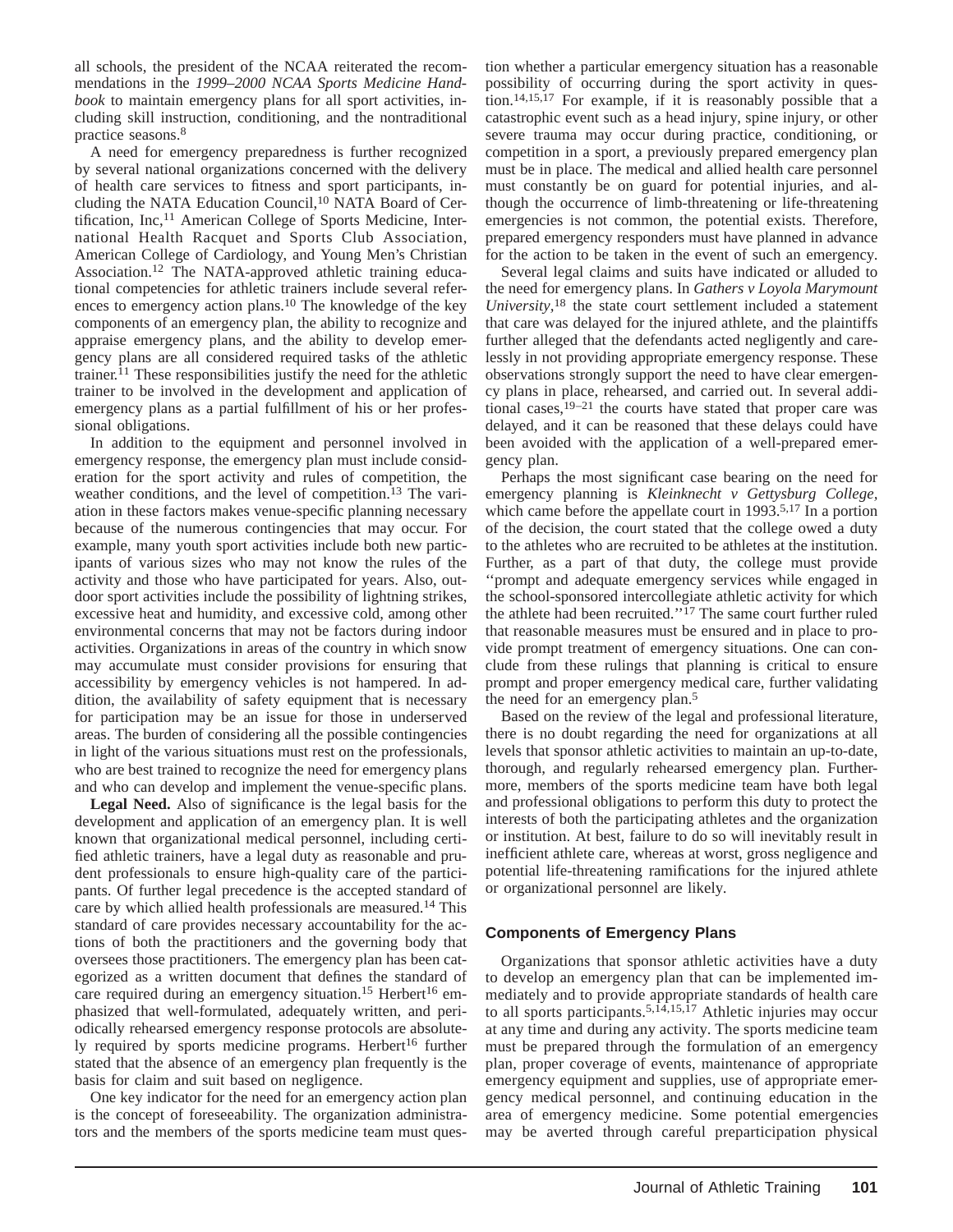#### University Sports Medicine Football Emergency Protocol

- 1. Call 911 or other emergency number consistent with organizational policies
- 2. Instruct emergency medical services (EMS) personnel to "report to \_\_\_\_\_\_\_\_\_\_\_ and meet \_\_\_\_\_\_\_\_\_\_\_\_ at \_\_\_\_\_\_\_\_\_\_ as we have an injured student-athlete in need of emergency medical treatment.''
- **University Football Practice Complex:** Street entrance (gate across street from \_\_\_\_\_\_\_\_\_\_) cross street: Street University Stadium: Gate **entrance off <u>entrance</u>** Road
- 3. Provide necessary information to EMS personnel:
	- name, address, telephone number of caller
	- number of victims; condition of victims
	- first-aid treatment initiated
	- specific directions as needed to locate scene
	- other information as requested by dispatcher
- 4. Provide appropriate emergency care until arrival of EMS personnel: on arrival of EMS personnel, provide pertinent information (method of injury, vital signs, treatment rendered, medical history) and assist with emergency care as needed

Note:

- sports medicine staff member should accompany student-athlete to hospital
- notify other sports medicine staff immediately
- parents should be contacted by sports medicine staff
- inform coach(es) and administration
- obtain medical history and insurance information
- appropriate injury reports should be completed

Emergency Telephone Numbers

| Hospital                 |  |
|--------------------------|--|
| Emergency Department     |  |
| University Health Center |  |
| Campus Police            |  |
|                          |  |

Emergency Signals

Physician: arm extended overhead with clenched first Paramedics: point to location in end zone by home locker room and wave onto field Spine board: arms held horizontally Stretcher: supinated hands in front of body or waist level Splints: hand to lower leg or thigh

screenings, adequate medical coverage, safe practice and training techniques, and other safety measures.<sup>1,22</sup> However, accidents and injuries are inherent with sports participation, and proper preparation on the part of the sports medicine team will enable each emergency situation to be managed appropriately.

The goal of the sports medicine team is the delivery of the highest possible quality health care to the athlete. Management of the emergency situation that occurs during athletic activities may involve certified athletic trainers and students, emergency medical personnel, physicians, and coaches working together. Just as with an athletic team, the sports medicine team must work together as an efficient unit to accomplish its goals.<sup>22</sup> In an emergency situation, the team concept becomes even more critical, because time is crucial and seconds may mean the difference among life, death, and permanent disability. The sharing of information, training, and skills among the various emergency medical care providers helps reach the goal.<sup>22,23</sup>

**Implementation.** Once the importance of the emergency plan is realized and the plan has been developed, the plan must be implemented. Implementation of the emergency plan requires 3 basic steps.23

First, the plan must be committed to writing (Table) to provide a clear response mechanism and to allow for continuity among emergency team members.14,16 This can be accomplished by using a flow sheet or an organizational chart. It is also important to have a separate plan or to modify the plan for different athletic venues and for practices and games. Emergency team members, such as the team physician, who are present at games may not necessarily be present at practices. Moreover, the location and type of equipment and communication devices may differ among sports, venues, and activity levels.

The second step is education.<sup>23</sup> It is important to educate all the members of the emergency team regarding the emergency plan. All personnel should be familiar with the emergency medical services system that will provide coverage to their venues and include their input in the emergency plan. Each team member, as well as institution or organization administrators, should have a written copy of the emergency plan that provides documentation of his or her roles and responsibilities in emergency situations. A copy of the emergency plan specific to each venue should be posted prominently by the available telephone.

Third, the emergency plan and procedures have to be rehearsed.<sup>16</sup> This provides team members a chance to maintain their emergency skills at a high level of competency. It also provides an opportunity for athletic trainers and emergency medical personnel to communicate regarding specific policies and procedures in their particular region of practice.<sup>22</sup> This rehearsal can be accomplished through an annual in-service meeting, preferably before the highest-risk sports season (eg, football, ice hockey, lacrosse). Reviews should be undertaken as needed throughout the sports season, because emergency medical procedures and personnel may change.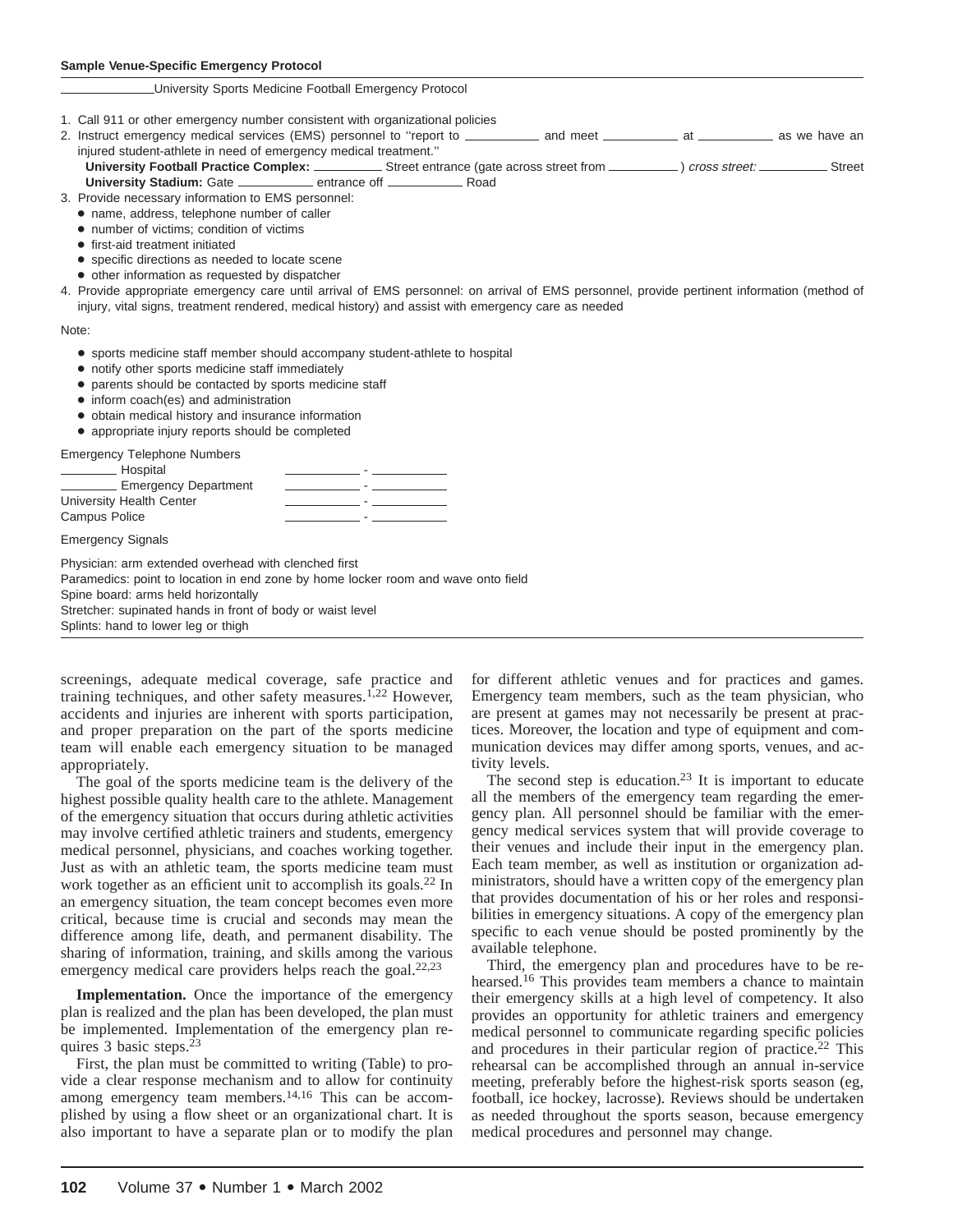**Personnel.** In an athletic environment, the first person who responds to an emergency situation may vary widely<sup>22,24</sup>; it may be a coach or a game official, a certified athletic trainer, an emergency medical technician, or a physician. This variation in the first responder makes it imperative that an emergency plan be in place and rehearsed. With a plan in place and rehearsed, these differently trained individuals will be able to work together as an effective team when responding to emergency situations.

The plan should also outline who is responsible for summoning help and clearing the uninjured from the area.

In addition, all personnel associated with practices, competitions, skills instruction, and strength and conditioning activities should have training in automatic external defibrillation and current certification in cardiopulmonary resuscitation, first aid, and the prevention of disease transmission.5,7

**Equipment.** All necessary supplemental equipment should be at the site and quickly accessible.<sup>13,25</sup> Equipment should be in good operating condition, and personnel must be trained in advance to use it properly. Improvements in technology and emergency training require personnel to become familiar with the use of automatic external defibrillators, oxygen, and advanced airways.

It is imperative that health professionals and organizational administrators recognize that recent guidelines published by the American Heart Association call for the availability and use of automatic external defibrillators and that defibrillation is considered a component of basic life support.26 In addition, these guidelines emphasize use of the bag-valve mask in emergency resuscitation and the use of emergency oxygen and advanced airways in emergency care. Personnel should consider receiving appropriate training for these devices and should limit use to devices for which they have been trained.

To ensure that emergency equipment is in working order, all equipment should be checked on a regular basis. Also, the use of equipment should be regularly rehearsed by emergency personnel, and the emergency equipment that is available should be appropriate for the level of training of the emergency medical providers and the venue.

**Communication.** Access to a working telephone or other telecommunications device, whether fixed or mobile, should be ensured.5,17,21 The communications system should be checked before each practice or competition to ensure proper working order. A back-up communication plan should be in effect in case the primary communication system fails. A listing of appropriate emergency numbers should be either posted by the communication system or readily available, as well as the street address of the venue and specific directions (cross streets, landmarks, and so on) (Table).

**Transportation.** The emergency plan should encompass transportation of the sick and injured. Emphasis should be placed on having an ambulance on site at high-risk events.15 Emergency medical services response time should also be factored in when determining on-site ambulance coverage. Consideration should be given to the level of transportation service that is available (eg, basic life support, advanced life support) and the equipment and training level of the personnel who staff the ambulance.<sup>23</sup>

In the event that an ambulance is on site, a location should be designated with rapid access to the site and a cleared route for entering and exiting the venue.19 In the emergency evaluation, the primary survey assists the emergency care provider in identifying emergencies that require critical intervention and in determining transport decisions. In an emergency situation, the athlete should be transported by ambulance to the most appropriate receiving facility, where the necessary staff and equipment can deliver appropriate care.<sup>23</sup>

In addition, a plan must be available to ensure that the activity areas are supervised if the emergency care provider leaves the site to transport the athlete.

**Venue Location.** The emergency plan should be venue specific, based on the site of the practice or competition and the activity involved (Table). The plan for each venue should encompass accessibility to emergency personnel, communication system, equipment, and transportation.

At home sites, the host medical providers should orient the visiting medical personnel regarding the site, emergency personnel, equipment available, and procedures associated with the emergency plan.

At away or neutral sites, the coach or athletic trainer should identify, before the event, the availability of communication with emergency medical services and should verify service and reception, particularly in rural areas. In addition, the name and location of the nearest emergency care facility and the availability of an ambulance at the event site should be ascertained.

**Emergency Care Facilities.** The emergency plan should incorporate access to an emergency medical facility. In selection of the appropriate facility, consideration should be given to the location with respect to the athletic venue. Consideration should also include the level of service available at the emergency facility.

The designated emergency facility and emergency medical services should be notified in advance of athletic events. Furthermore, it is recommended that the emergency plan be reviewed with both medical facility administrators and in-service medical staff regarding pertinent issues involved in athlete care, such as proper removal of athletic equipment in the facility when appropriate.<sup>22,23,27</sup>

**Documentation.** A written emergency plan should be reviewed and approved by sports medicine team members and institutions involved. If multiple facilities or sites are to be used, each will require a separate plan. Additional documentation should encompass the following15,16:

- 1. Delineation of the person and/or group responsible for documenting the events of the emergency situation
- 2. Follow-up documentation on evaluation of response to emergency situation
- 3. Documentation of regular rehearsal of the emergency plan
- 4. Documentation of personnel training
- 5. Documentation of emergency equipment maintenance

It is prudent to invest organizational and institutional ownership in the emergency plan by involving administrators and sport coaches as well as sports medicine personnel in the planning and documentation process. The emergency plan should be reviewed at least annually with all involved personnel. Any revisions or modifications should be reviewed and approved by the personnel involved at all levels of the sponsoring organization or institution and of the responding emergency medical services.

#### **SUMMARY**

The purpose of this statement is to present the position of the NATA on emergency planning in athletics. Specifically,